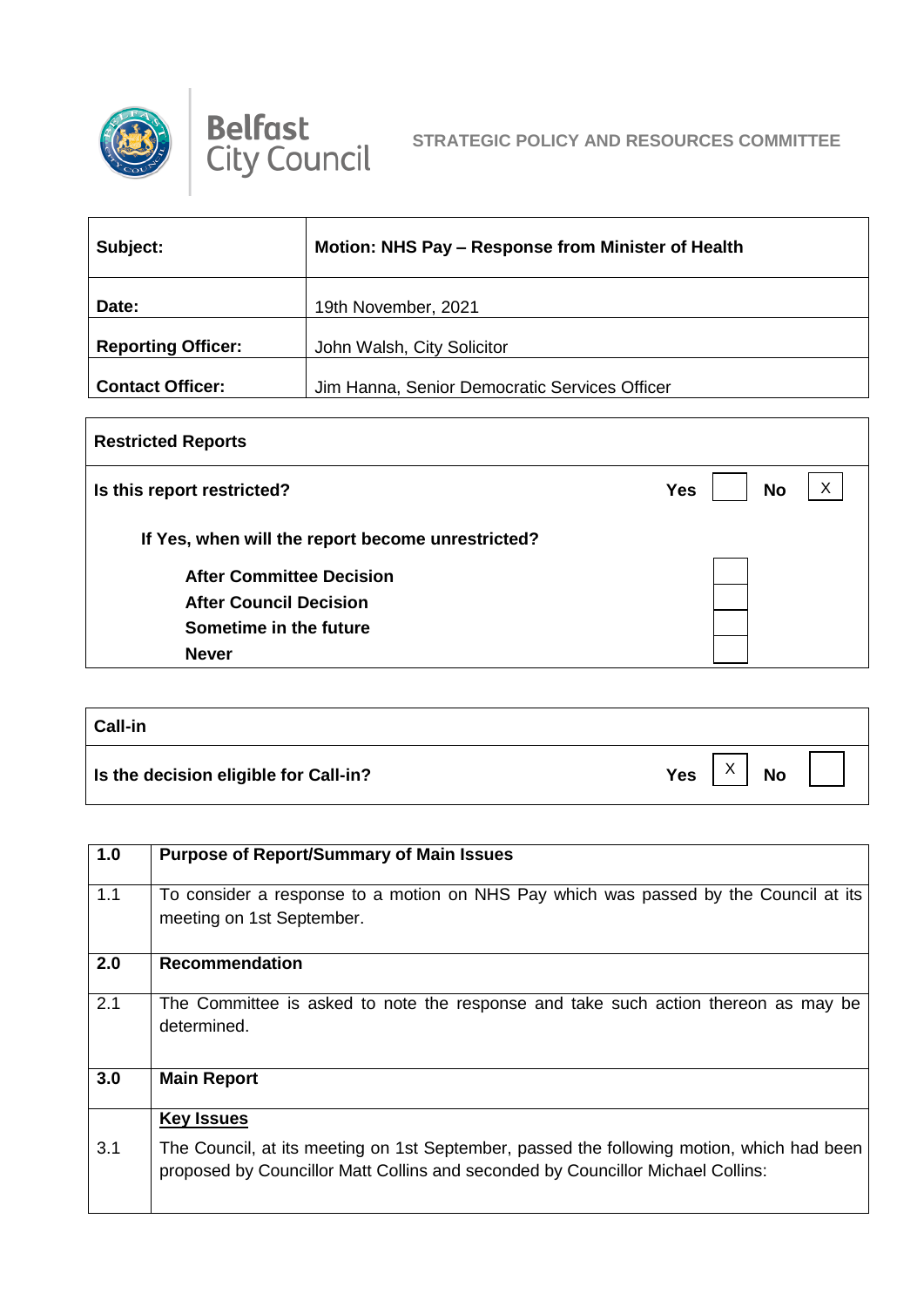|     | "This Council notes with concern the 3% pay offer set to be made to health                  |
|-----|---------------------------------------------------------------------------------------------|
|     | workers. This offer falls way short of satisfying the health unions' demands for a          |
|     | substantial pay uplift.                                                                     |
|     |                                                                                             |
|     | Our health workers deserve a real pay increase for their efforts throughout the             |
|     | pandemic. A 3% pay increase is only 1% above the UK inflation rate and is not               |
|     | nearly enough recognition for health staff and their efforts in these difficult times.      |
|     |                                                                                             |
|     | The Council notes that this offer comes at a time when health workers are under             |
|     | considerable strain, with Northern Ireland currently struggling with one of the             |
|     | highest Covid-19 death rates across the world.                                              |
|     |                                                                                             |
|     | The Council also notes with concern the recent reports of understaffing in our              |
|     | health service, with 1,800 nursing positions currently vacant in the North, while a         |
|     | further 1,000 vacancies exist in the social work and domiciliary care sector.               |
|     |                                                                                             |
|     | In order to retain a vibrant and world class health service, we must reward staff for       |
|     | the vital work which they carry out. Pay disparity with other jurisdictions has left        |
|     | many seeking employment elsewhere and low pay has contributed to staff                      |
|     |                                                                                             |
|     | resigning from the profession altogether.                                                   |
|     | The pandemic has shown how vital our health service is. Yet many NHS staff still            |
|     | suffer poverty wages and continue to be paid less when compared with other                  |
|     |                                                                                             |
|     | regions in the UK.                                                                          |
|     | The Council resolves to write to the Health Minister, Robin Swann, calling upon             |
|     | him to refuse to bring forward the 3% pay offer, urging him, alongside the First and        |
|     | Deputy First Ministers, to lobby the British Government to award a substantial offer        |
|     |                                                                                             |
|     | and asking him to bring forward proposals on safe staffing.                                 |
|     | The Council also resolves to convene a cross-party meeting with Political Parties           |
|     |                                                                                             |
|     | in Belfast City Council and Trade Unionists in the Health service, to discuss the           |
|     | urgent need for a more substantial pay uplift for NHS staff, and the practical steps        |
|     | which can be taken to achieve this."                                                        |
| 3.2 | A response has been received from Mr. Robin Swann, MLA, Minister of Health, a copy of which |
|     | is attached.                                                                                |
|     |                                                                                             |
|     |                                                                                             |